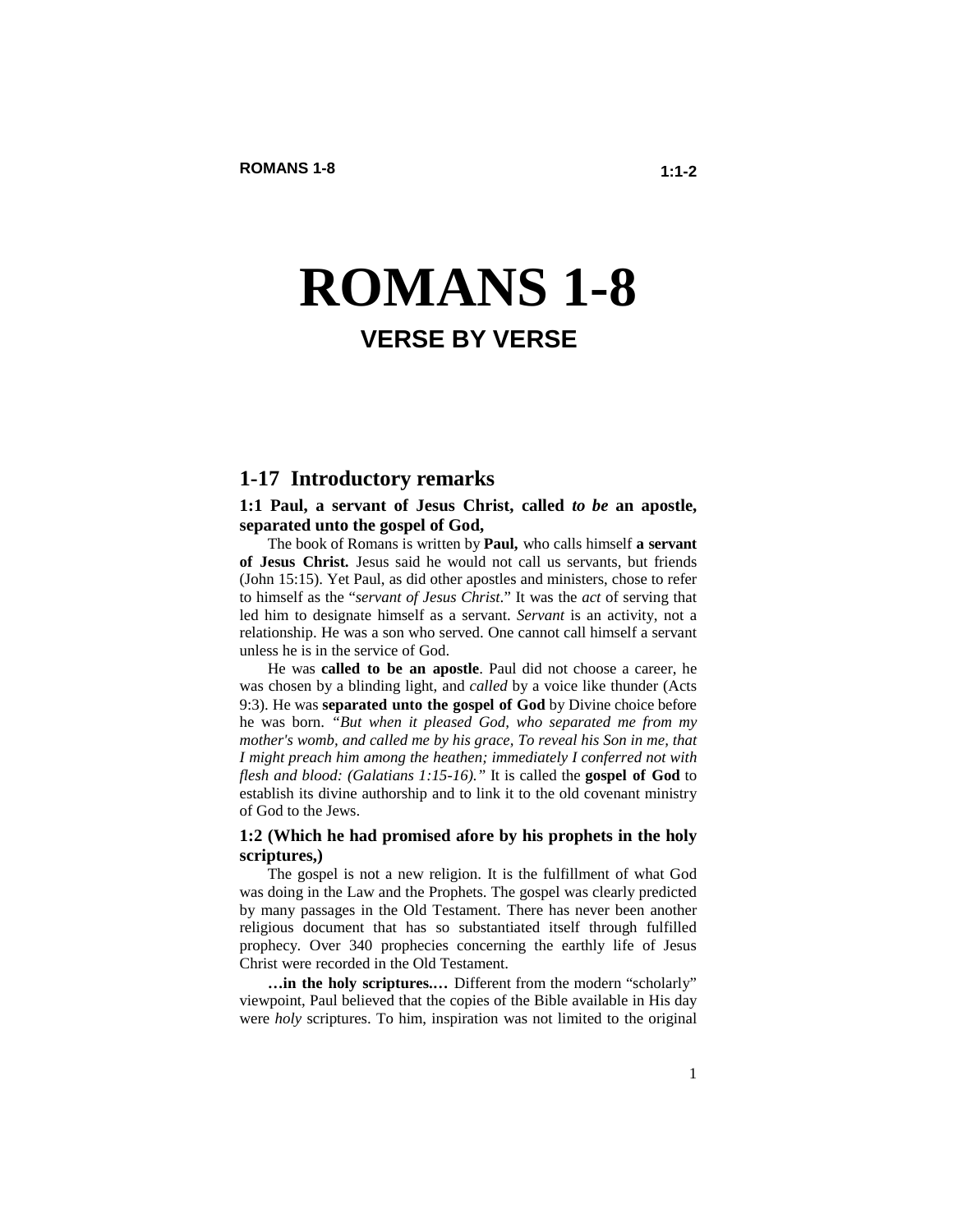autographs.

**1:3 Concerning his Son Jesus Christ our Lord, which was made of the seed of David according to the flesh;** 

The prophecies are **concerning** his Son Jesus Christ our Lord. So we see the gospel is not a belief system; it is a person.

This fourfold name (**Son, Jesus, Christ,** and **Lord**) is a full and complete description of His person and His ministry.

- He relates to the Father as **Son**. Many Old Testament passages speak directly of God's Son: Psalms 2:7-12; Proverbs 30:4; Isaiah 9:6; Zechariah 12:10.
- His name is **Jesus**: *"And she shall bring forth a son, and thou shalt call his name JESUS: for he shall save his people from their sins (Matthew 1:21)."*
- His office is **Christ**, the anointed, Messiah: *"And Simon Peter answered and said, Thou art the Christ, the Son of the living God (Matthew 16:16)."*
- In authority, He is **our Lord.** *"Ye call me Master and Lord: and ye say well; for so I am (John 13:13)."*

**...which was made of the seed of David according to the flesh.** He did not begin in the womb, as do other men. According to the Spirit, he was the pre-existent Son of God; **according to the flesh,** he was **made**  (by birth) to be the son of David. All Jews understood the prophecies which stated that Messiah would be of the **seed of David,** descended from King David (Jeremiah 23:5; Matthew 21:9; 22:42).

**...according to the flesh** is defining that which came by natural descent from David. It was only the human nature contained in a body of flesh that the eternal Son of God received from David. He who was before David was **made** to be of the seed of David only in the realm of **flesh**. We have a similar statement in John 1:14: *"The Word was made flesh...."* See also: 1 Timothy 3:16; Philippians 2:8.

# **1:4 And declared** *to be* **the Son of God with power, according to the spirit of holiness, by the resurrection from the dead:**

Again, Paul is emphasizing that in contrast to there being a point in time at which Jesus was *made* to be the son of David*,* He did not become the Son of God at his birth. He was simply **declared to be** that which he always had been—**the Son of God**. That God had a son was already revealed in Old Testament scriptures: Psalms 2:7,12; 110:1,4 with Luke 20:41-44; Proverbs 30:4; Isaiah 9:6; Ezekiel 21:9-10; Zechariah 12:10.

**…according to the spirit of holiness** is understood when we view it as a parallel to "*according to the flesh*." On the human side, he was *made to be the son of David according to the flesh*. On the Divine side (the pre-existent soul), He was **declared** to be what He always had been in spirit, **the Son of God**. He was made to be the Son of **David**, but simply declared to be the **Son of God**. It was the *flesh* that was made to be of the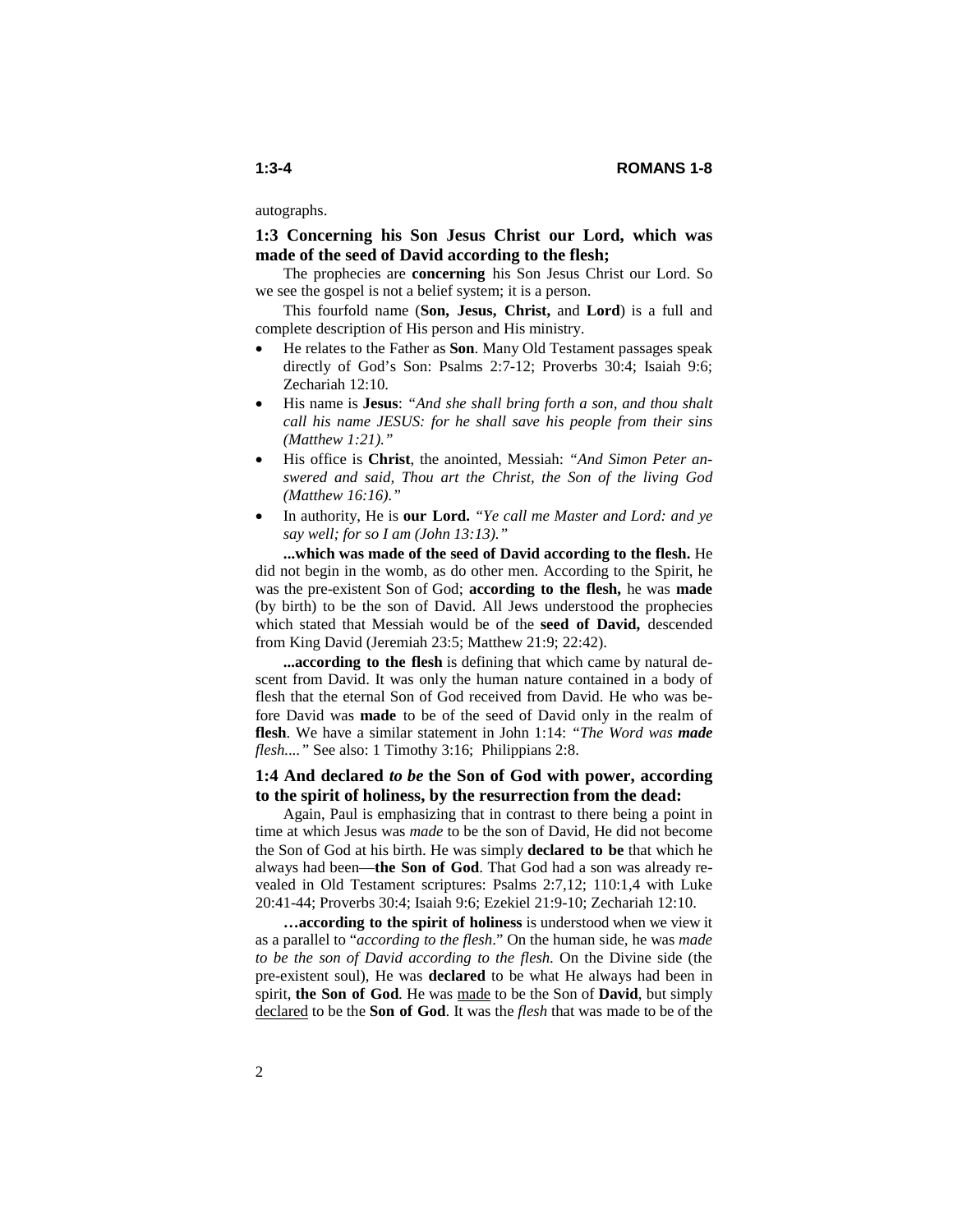You will note, by the lack of capitalization, that the King James translators were aware that this *spirit of holiness* was not a reference to the Holy Spirit, but to the personal spirit of the Son of God.

 This blending of the two natures, the human *(flesh)* and the Divine *(spirit of holiness)* was revealed with **power, by the resurrection from the dead**. The unprecedented resurrection proved Christ's deity beyond any doubt (2 Peter 1:3; John 10:18).

#### **1:5 By whom we have received grace and apostleship, for obedience to the faith among all nations, for his name:**

**By whom**, not from whom. He is not viewing Christ as the *channel* of grace, but as the *source* of grace.

**…we have received grace.…** *"For the law was given by Moses, but grace and truth came by Jesus Christ (John 1:17)."* Grace is not God's feelings toward us, it is His provision to us. Paul has already informed us in verse 1 that he was *separated unto the gospel of God. "But when it pleased God, who separated me from my mother's womb, and called me by his grace, To reveal his Son in me, that I might preach him among the heathen; immediately I conferred not with flesh and blood (Galatians 1:15-16)."*

In linking **grace and apostleship**, it seems that Paul is further reiterating his unique calling. He was *called to be an apostle* at the same time that he **received** the **grace** of God in salvation. (Acts 9:15). That same grace further sustains him in service*. "But by the grace of God I am what I am: and his grace which was bestowed upon me was not in vain; but I labored more abundantly than they all: yet not I, but the grace of God which was with me (1 Corinthians 15:10)."* 

Paul received grace and was given the office of an apostle that he might bring about **obedience to the faith among all nations.** The emphasis is on **all nations**, as opposed to only Jews. **Obedience** to the faith is not obedience to laws. It is to obey by believing (1 John 3:23).

 The *grace and apostleship* leading to *faith among all nations* finds its ultimate purpose **for his name**—that the name of Jesus should be exalted.

#### **1:6 Among whom are ye also the called of Jesus Christ:**

Paul is recognizing the believers in Rome to be among those who have responded to the call to believe. This is significant in that he, as a leading Jew, is going on record as recognizing gentile participation in the calling—something many Jewish Christians were loath to do.

**1:7 To all that be in Rome, beloved of God, called** *to be* **saints: Grace to you and peace from God our Father, and the Lord Jesus Christ.**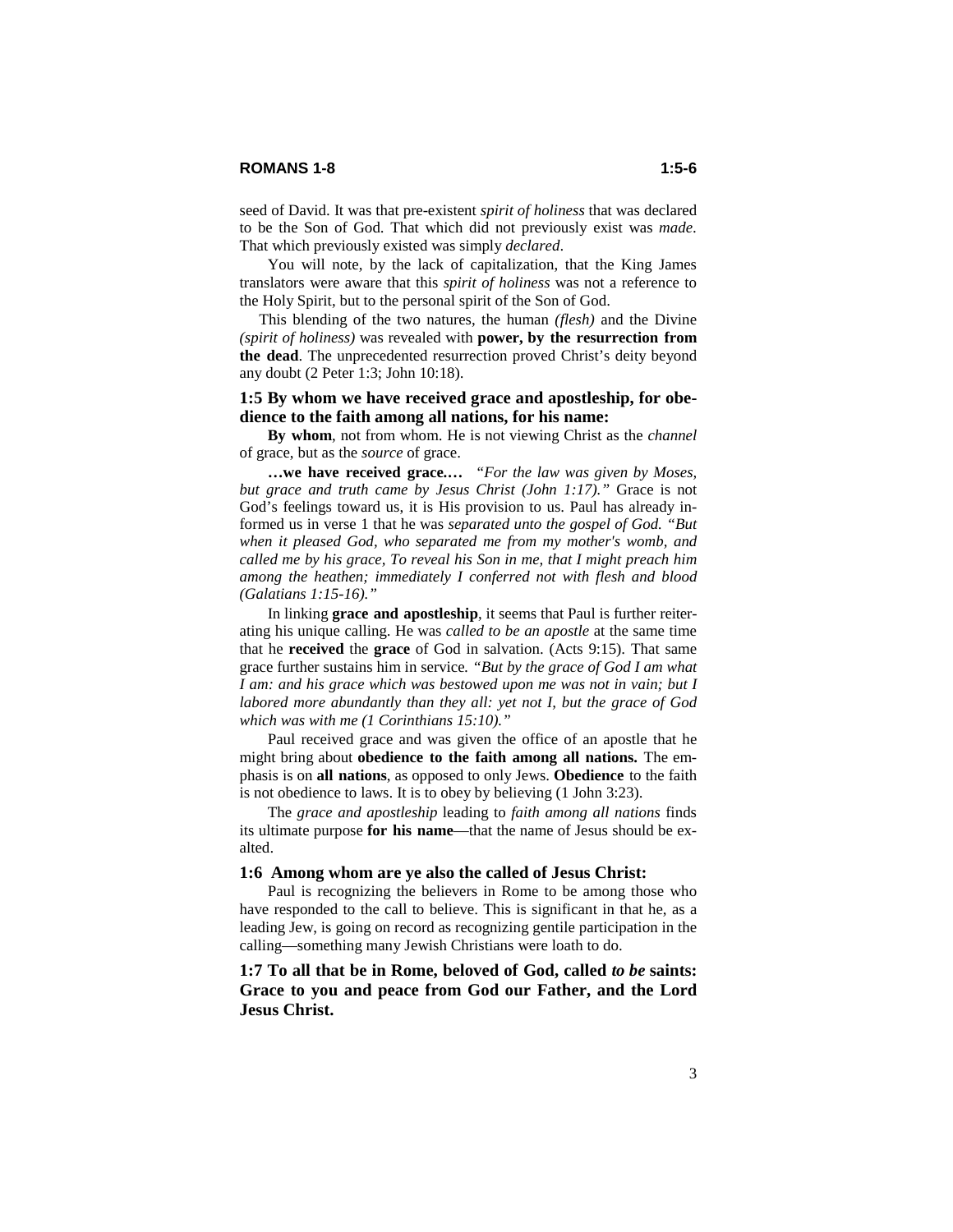**To all**, emphasizing that it is gentiles as well as the Jewish Romans. Men do not become **saints** by their good works. They are **called,** as to an appointed office. It is a title given to one that responds to the call to believe the gospel. The word *saint* (Gk., *hagios*) is the same word translated *Holy* in the proper name Holy Spirit. A saint is *declared* to be holy.

**Grace** here is not God's attitude toward us, but His provision in Christ. The **peace from God** is not inner peace, not subjective; it is objective peace, as when two parties cease warring and establish peace. This peace is with the **Father** and the **Lord Jesus Christ.** Again he has stated the threefold name of the Son.

# **1:8 First, I thank my God through Jesus Christ for you all, that your faith is spoken of throughout the whole world.**

Since "all roads lead to Rome," the whole world would hear of the strange events occurring when many Romans became Christians. Paul was actively thanking God for their faith.

# **1:9 For God is my witness, whom I serve with my spirit in the gospel of his Son, that without ceasing I make mention of you always in my prayers;**

**"For God is my witness"** is near to being an oath. Paul is assuring the Romans that he is not lightly speaking when he says that he has been praying for them. He again is careful to state the relationship of God and **his Son**. He further reinforces the fact that the gospel concerns the person of God's Son.

Paul served God, not in the letter of the Law, but with his **spirit**. *"But now we are delivered from the law, that being dead wherein we were held; that we should serve in newness of spirit, and not in the oldness of the letter (Romans 7:6)."* See comments under 7:6. Paul had not ceased to pray for the Romans at those times when he prayed.

# **1:10 Making request, if by any means now at length I might have a prosperous journey by the will of God to come unto you.**

When Paul prayed for the Romans, he put in a request **that by any means** (God providing the way) **now at length** (sometime in the future) he **might have a prosperous journey by the will of God** (his coming was contingent upon the will of God) **to come unto** the Romans.

### **1:11 For I long to see you, that I may impart unto you some spiritual gift, to the end ye may be established;**

He had a deep desire to come to Rome and use his power as an apostle to impart some spiritual gift that would help them become more grounded in the faith. Romans 11:29, 12:6-8; 1 Corinthians 1:5-7, 7:7, 12:4-11, 13:2; Ephesians 4:7, 8; 1 Timothy 6:17; James 1:17; 1 Peter 4:10; 2 Peter 1:3.

### **1:12 That is, that I may be comforted together with you by the**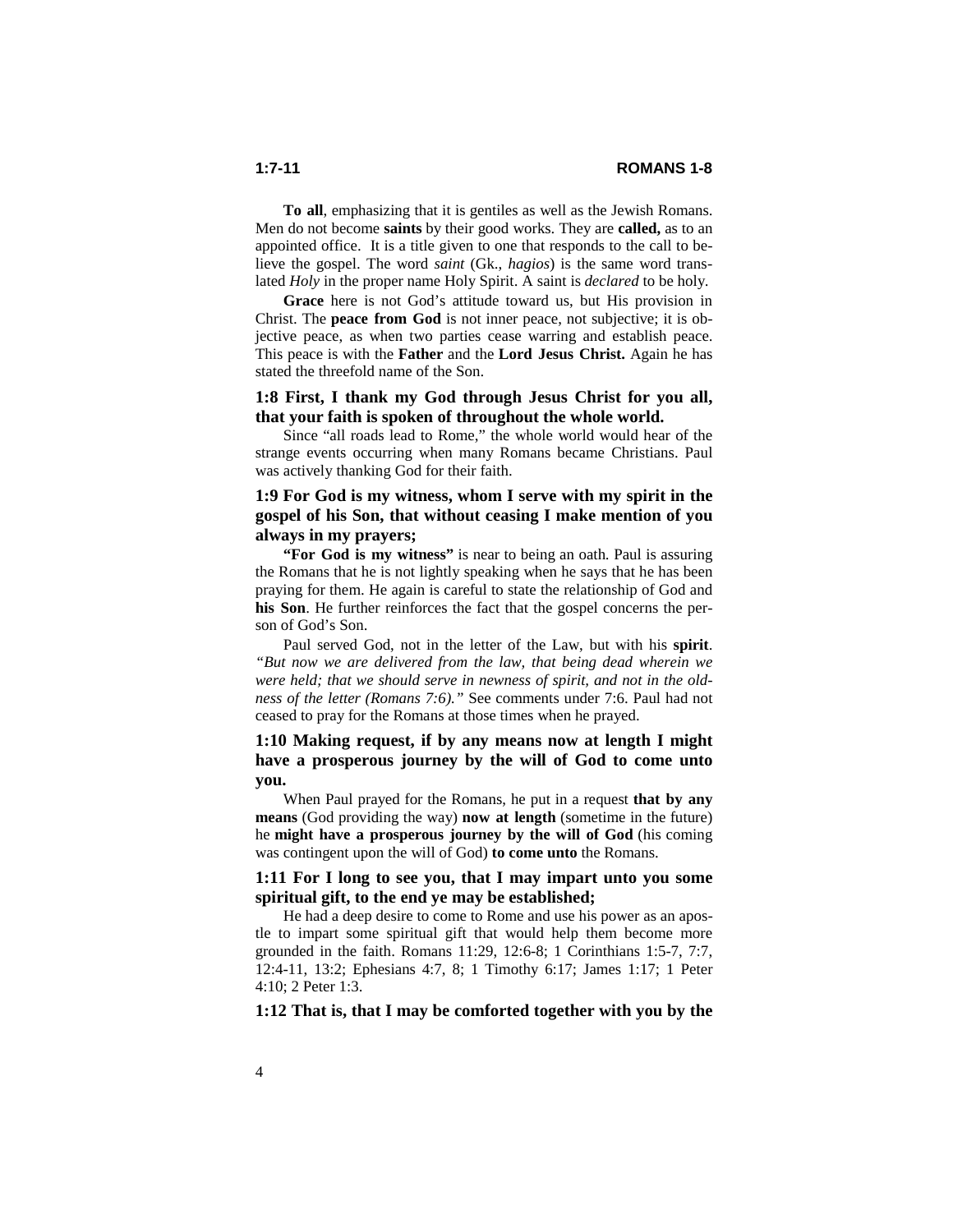#### **mutual faith both of you and me.**

If they were established in the faith, it would result in the Roman Christians being able to in turn comfort Paul. He wanted to minister to them that they might minister to him.

# **1:13 Now I would not have you ignorant, brethren, that oftentimes I purposed to come unto you, (but was let hitherto,) that I might have some fruit among you also, even as among other gentiles.**

He wants them to be aware of the fact that on many occasions he sought to come to Rome, but was hindered from doing so. He desired to have spiritual fruit (souls brought to Christ and built up in the faith) among them just as he did among other gentiles.

#### **1:14 I am debtor both to the Greeks, and to the Barbarians; both to the wise, and to the unwise.**

Paul felt an obligation to the **wise***,* educated **Greeks** and to the **unwise***,* ignorant heathen, the **Barbarians**. He didn't leave anyone out because of ethnic origin, culture, or education.

#### **1:15 So, as much as in me is, I am ready to preach the gospel to you that are at Rome also.**

He assures them of his willingness and desire to come to them at Rome.

### **1:16 For I am not ashamed of the gospel of Christ: for it is the power of God unto salvation to every one that believeth; to the Jew first, and also to the Greek.**

Paul was **not ashamed** to have his gospel tested by those in the political and cultural centers of the world. His good news was more than words to tickle the ears or platitudes to inspire. When men's philosophies and religions are put to the test, they often fail to perform as promised, shaming the proponent. But the gospel had repeatedly proven itself to be the **power of God** to effect real **salvation**. It did not 'impart' power; the message itself was the power of God in action. Men didn't have to apply it; it applied itself to the men who heard it. It carried its own power to save all that believed.

Paul does not state that the gospel included the power to "cause" men to believe, as Calvinism teaches; rather, belief was a precondition, wholly the responsibility of the sinner, which belief then released the power of God to effect salvation.

This power of the gospel extended to **everyone** that believeth. To offer the gospel to everyone was uniquely different from the tribal religions and national gods of his time. The Jew felt that Jehovah was their exclusive God—to know Him, you must become a Jew.

**...to everyone that believeth,** both Jew and Greek.He was never ashamed, not only because his gospel was effectual, but because its sole